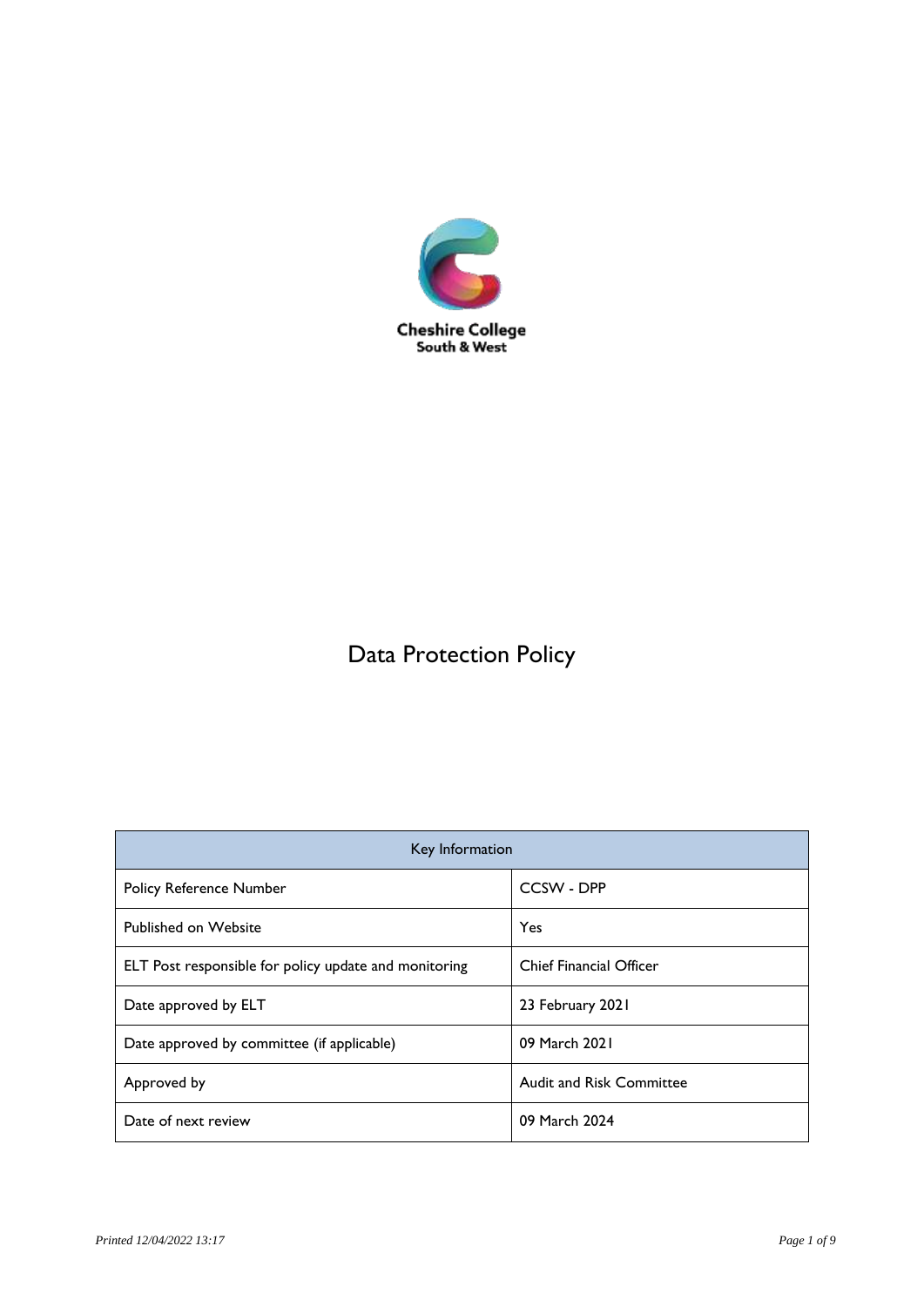## **1. Introduction**

- 1.1. Cheshire College South & West (the College) needs to process information about its learners and employees. To comply with the law, information must be collected and used fairly, stored safely and not disclosed to any other person unlawfully.
- 1.2. The College and all staff or others who process or use any personal information must ensure that they always comply with Data Protection law.
- 1.3. To achieve this, the College shall:
	- 1.3.1 ensure that personal data is processed lawfully, fairly and in a transparent manner in relation to individuals;
	- 1.3.2 specify why the data is being collected and how it will be used *(through a Privacy Statement)*;
	- 1.3.3 ensure that personal information is collected for specified, explicit and legitimate purposes and not further processed in a manner that is incompatible with those purposes;
	- 1.3.4 only process personal information where the College has a specific legal basis to do so;
	- 1.3.5 ensure that when dealing with the personal data of children the College complies with the law to ensure appropriate processing including appropriate processes for obtaining consent, including compliance with the Age-Appropriate Design Code where relevant;
	- 1.3.6 ensure that, where the College asks for consent to use personal data, people are asked to positively opt in, using clear, plain language that is easy to understand;
	- 1.3.7 tell individuals they can withdraw their consent at any time, the College shall ensure that individuals can refuse to consent without detriment and avoid making consent a precondition of a service;
	- 1.3.8 ensure that all information is adequate, relevant and limited to what is necessary in relation to the purposes for which it is collected;
	- 1.3.9 ensure that all information is kept accurate and, kept up to date; every reasonable step must be taken to ensure that personal data that is inaccurate is erased or rectified without delay;
	- 1.3.10 implement appropriate record keeping standards and keep information in an identifiable form for no longer than is necessary for the purposes for which the personal data is obtained;
	- 1.3.11 Ensure information is protected against unauthorised or unlawful processing and against accidental loss, destruction or damage, using appropriate technical and operational measures.
	- 1.3.12 demonstrate accountability and compliance with these requirements through reports, appropriate documentation, training, spot checks and audits;
	- 1.3.13 facilitate the rights of data subjects;
	- 1.3.14 ensure that every instance where the College uses a data processor *(a third party with access to process personal data*) there is a written contract in place;
	- 1.3.15 ensure that any transfers of personal data outside the UK comply with the law *(in line with the International Transfers of Data Procedure)*;
	- 1.3.16 conduct a Data Protection Impact Assessment (DPIA) *(in line with the Data Protection Impact Assessment Policy and Procedure)* where required to do so by law or best practice; and
	- 1.3.17 report any data breaches promptly *(in line with the Data Breach Management Procedure)* and inform the Information Commissioners Office (ICO) and data subjects where required.

## 2. **Status of the Policy**

- 2.1 This Policy does not form part of the formal contract of employment, but it is a condition of employment that employees will abide by the rules and policies made by the College from time to time. Any failures to follow the Policy can therefore result in disciplinary proceedings.
- 2.2 Any member of staff who considers that the Policy has not been followed in respect of personal data about them, should raise the matter with the Data Protection Officer initially. If the matter is not resolved, it should be raised as a formal grievance.
- 2.3 Compliance with data protection law is the responsibility of all members of the College. Any deliberate breach of the Data Protection Policy may lead to disciplinary action being taken, or access to College facilities being withdrawn, or even a criminal prosecution. Any questions or concerns about the interpretation or operation of this policy should be taken up with the Data Protection Officer.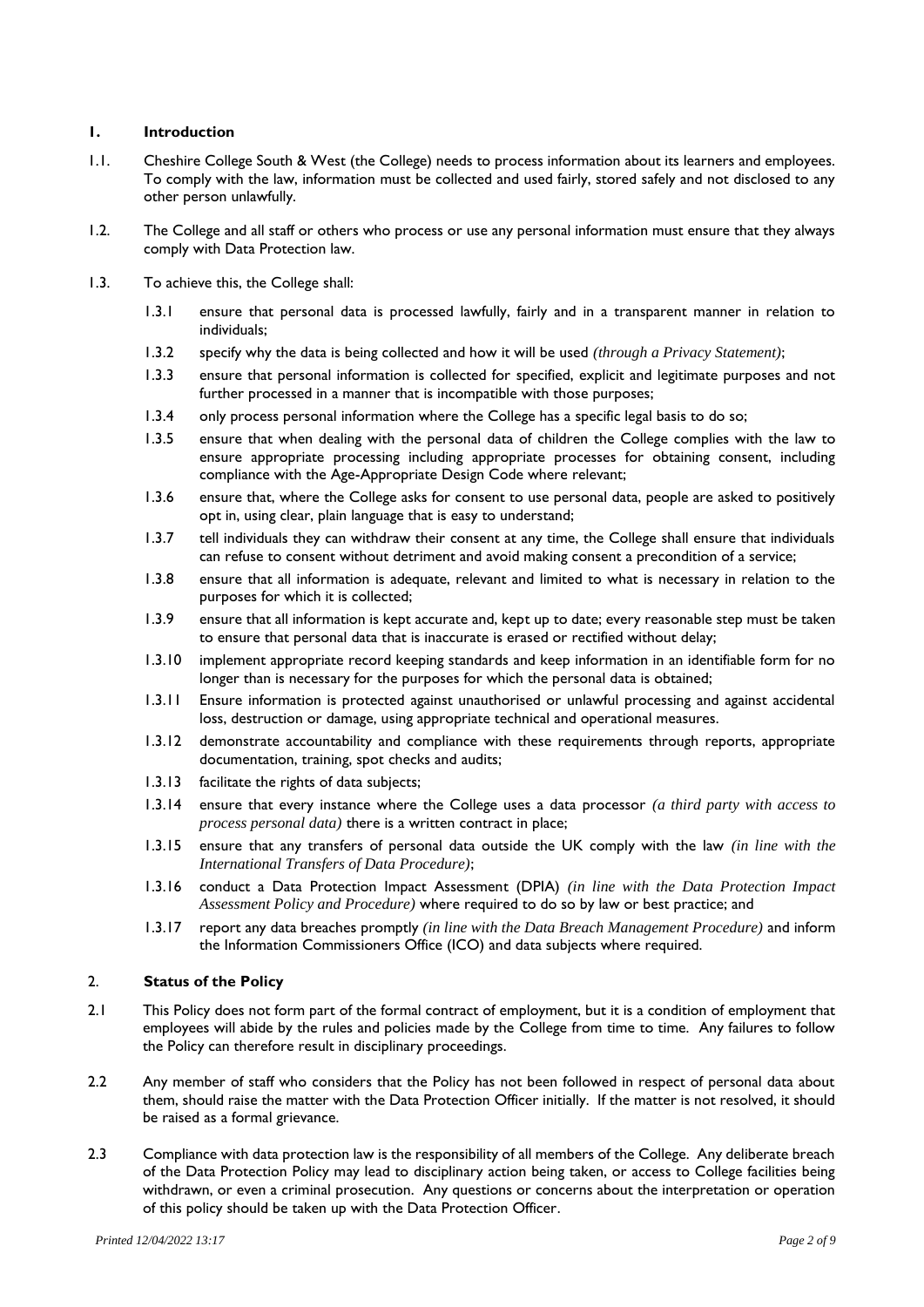## 3. **Roles and Responsibilities**

3.1 Overall accountability for data protection sits with the Executive Leadership Team (ELT).

## 3.2 The ELT will:

- 3.2.1 champion a data protection culture in the organisation;
- 3.2.2 ensure that adequate resources are devoted to meet the College's data protection obligations;
- 3.2.3 commission reports from the Data Protection Officer and take action to remedy deficiencies identified by the report in a timely manner; and
- 3.2.4 ensure the Data Protection Officer operates independently and is not dismissed or penalised for performing their task *(in relation only to their role as Data Protection Officer as defined in law)*;

## 3.3 Board of Governors

- 3.3.1 The Governors are responsible for holding the ELT to account to ensure compliance with the law.
- 3.3.2 The Data Protection Officer has a direct reporting line to the Governors where they can raise any data protection risks or compliance issues if necessary.
- 3.4 Operational responsibility for data protection sits with the College's Data Protection Officer
- 3.5 The Data Protection Officer will:
	- 3.5.1 inform and advise all members of staff on their data protection obligations;
	- 3.5.2 monitor compliance with data protection requirements;
	- 3.5.3 contribute to the development and maintenance of all data protection policies, procedures and processes in relation to the protection of personal data;
	- 3.5.4 advise and inform the College on any data protection impact assessment (DPIA), including monitoring performance of DPIAs;
	- 3.5.5 report and advise ELT on the allocation of their responsibilities to support ongoing compliance Data Protection law;
	- 3.5.6 provide data protection training and awareness to all members of staff;
	- 3.5.7 conduct audits of processes relating to personal data;
	- 3.5.8 be the point of contact for data subjects about the processing of their personal data and respond to all data subject access request;
	- 3.5.9 advise senior management on the allocation of information security responsibilities;
	- 3.5.10 develop/advise on formal procedures for reporting incidents and investigations;
	- 3.5.11 contribute to the risk management, business continuity and disaster recovery planning process;
	- 3.5.12 advise on and monitor organisational record management and retention arrangements;
	- 3.5.13 ensure that records of the processing are kept and the College Notifies the ICO;
	- 3.5.14 advise on the issuing of privacy notices to data subjects at the point of collection of their personal data;
	- 3.5.15 be the first point of contact for any enquiries from the Information Commissioners Office *(and any EU supervisory authorities, where relevant)*;

## 3.6 All staff also have responsibility for data protection. All staff must:

- 3.6.1 ensure any personal data which they hold is kept securely;
- 3.6.2 ensure personal information is not disclosed either orally or in writing, accidentally or otherwise unlawfully to any unauthorised party;
- 3.6.3 only access personal data that is applicable and required for them to undertake their role;
- 3.6.4 report a data breach immediately when any data breach occurs;
- 3.6.5 undertake all required data protection/cyber security training;
- 3.6.6 always maintain data protection awareness reporting any data protection risks or concerns to their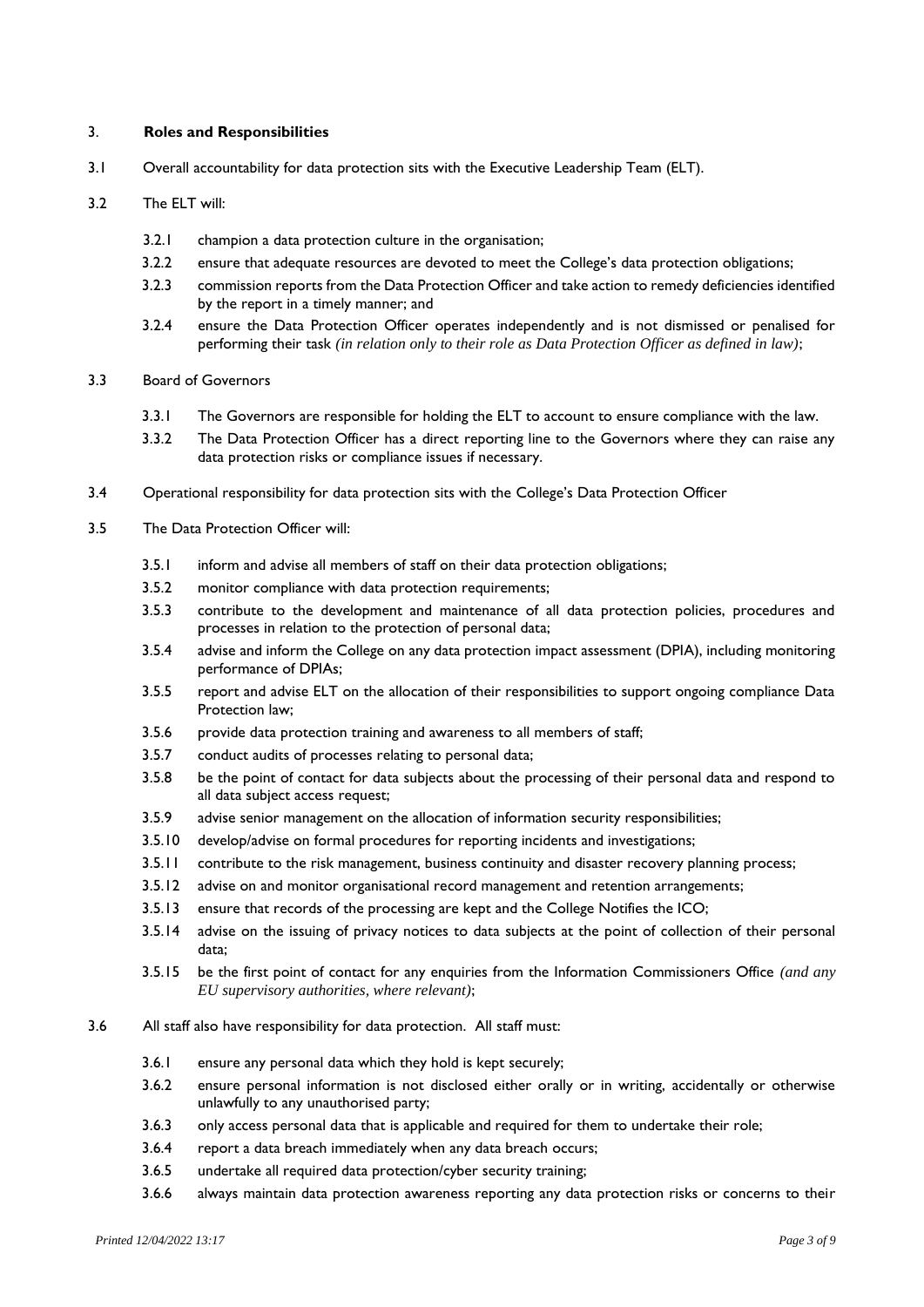Line Manager or the Data Protection Officer;

- 3.6.7 ensure that records are accurate, kept up to date kept securely and disposed of safely in accordance with the timescales set out in this and other relevant record keeping procedures;
- 3.6.8 only send marketing information if they have approval from the Marketing Department and Data Protection Officer;
- 3.6.9 not process Special Categories of data or Criminal offence data without first ensuring they have a legal basis to do so and recording this processing with the Data Protection Officer;
- 3.6.10 ensure they have an appropriate contract in place *(approved by the Data Protection Officer)* with any third-party organisation that will have access to personal data;
- 3.6.11 where staff are required to sending personal data to another country or international organisations, they must seek advice from the Data Protection Officer;
- 3.6.12 check that any information that they provide to the College in connection with their employment is accurate and up to date and inform the College of any changes to information which they have provided, e.g., change of address or name;
- 3.6.13 follow all guidance relating to information sharing; and
- 3.6.14 comply with the College Data Protection Requirements set out as follows.

#### **4. Data Protection Requirements**

- 4.1 Physical Security:
	- 4.1.1 staff must always wear their ID badge;
	- 4.1.2 staff must never allow others to use their swipe cards or pin numbers to gain entry;
	- 4.1.3 staff must not allow others to 'tailgate' e.g., follow a staff member through secure areas;
	- 4.1.4 staff must report to security personnel if they encounter unescorted visitors or anyone not wearing appropriate visible identification, *(i.e., an ID badge)*; and
	- 4.1.5 boards displaying person identifiable data should be sited in areas not accessible to learners or the public.

#### 4.2 Paper Records:

- 4.2.1 all paper and files containing data subject details to be securely locked away when not in use a clear desk policy should be adopted; and
- 4.2.2 data that is no longer required must be disposed of securely. The College uses a secure shredding company to dispose of data securely.

#### 4.3 Working Remotely/Offsite:

- 4.3.1 physical records must only be taken off-site where absolutely necessary;
- 4.3.2 only take the minimum necessary personal information off site;
- 4.3.3 ensure that staff members have a secure place to protect manual information;
- 4.3.4 never leave personal information in an unsecure area in the home, i.e., in garages, sheds, boots of cars, near open doors or windows;
- 4.3.5 never work on personal information in a public place where it could be seen by a third party; and
- 4.3.6 prevent access to information by other members of the household and by visitors. Staff members working at home should ensure they adopt a clear desk policy when leaving their work unattended.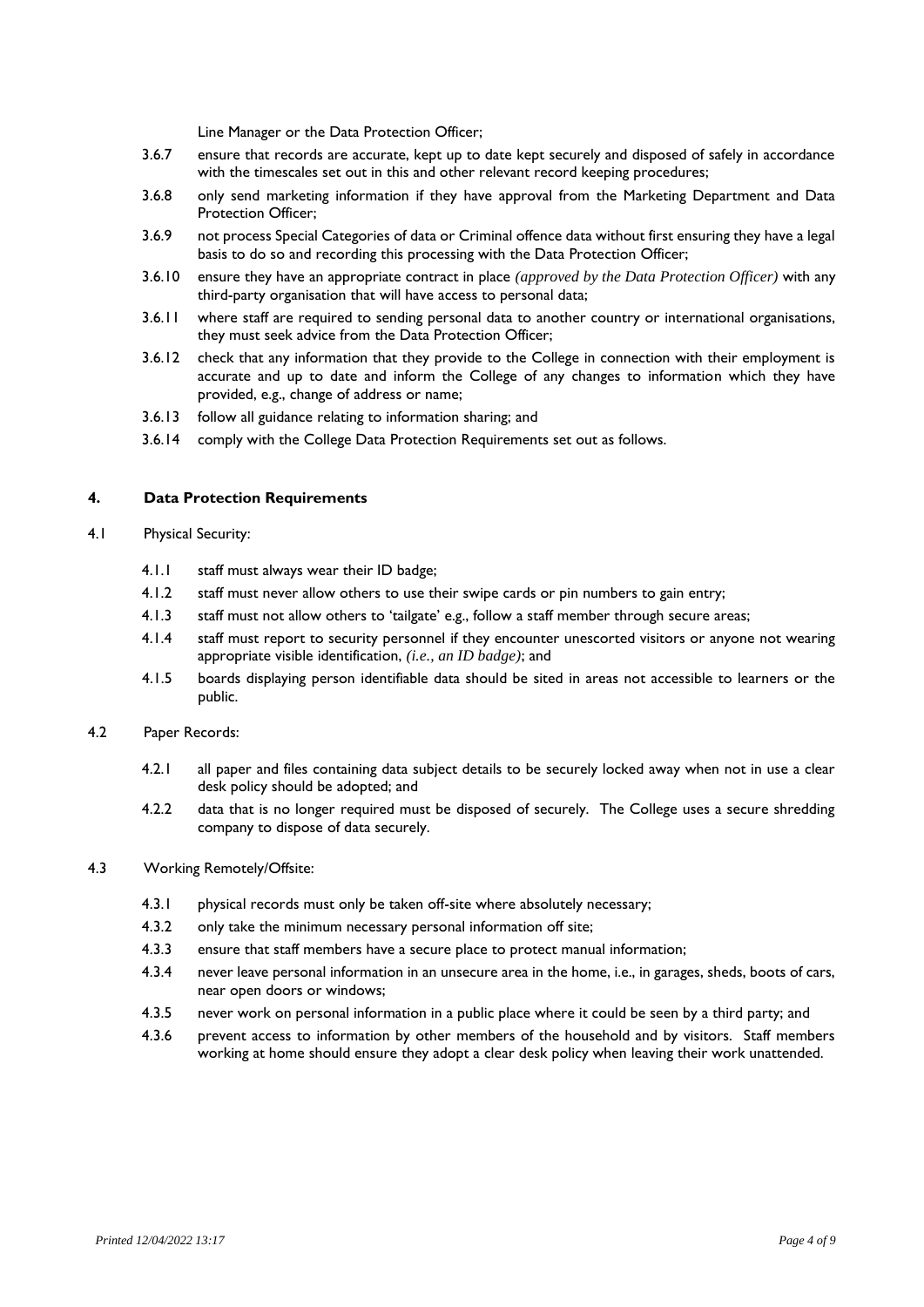#### 4.4 Transporting Paper Records:

- 4.4.1 keep information in a sealed container/bag;
- 4.4.2 public transport should not be used for transporting personal information, if an exception to this rule is identified the information must be transported in a locked briefcase or similar;
- 4.4.3 never leave information unattended in the car for an extended length of time; and
- 4.4.4 never leave information in the boot of a car overnight. Information must be taken inside a property and secured.
- 4.5 Moving Offices/Relocation of Working Area:
	- 4.5.1 all records should be either: transferred to a secure area for continued storage in the new location, archived or destroyed in line with the College Retention Schedule;
	- 4.5.2 all filing/storage cabinets should be transferred to the new office, or those remaining for removal or disposal must be checked to ensure they are empty of all paperwork and IT devices;
	- 4.5.3 all desk draws should be opened and the desks inspected to ensure they are empty of all paperwork and IT devices;
	- 4.5.4 all rooms including cupboards, kitchens and other storage spaces must be checked to ensure they are empty of all paperwork or IT devices;
	- 4.5.5 all confidential waste must be shredded or placed in clearly marked confidential waste collection bins/bags and a collect must be arranged; and
	- 4.5.6 all IT equipment including laptops, desktops, DVDs, floppy disks, memory sticks etc. has been transferred to the new work area or returned to IT for secure disposal.

#### 4.6 Post:

- 4.6.1 all external post should be delivered to the Post Room which must be locked when not staffed;
- 4.6.2 sensitive information should be posted using tracked services;
- 4.6.3 post should not be left in unsupervised areas that are open to learners or the general public; and
- 4.6.4 post containing personal or confidential information should be sent in sealed envelopes.

#### 4.7 IT Security:

- 4.7.1 screens of computers must always be locked when left unattended;
- 4.7.2 if electronic data is stored on removable media, these must be encrypted and kept locked away securely when not in use; and
- 4.7.3 electronic data should only be stored on the College's designated drives and servers and should only be uploaded to an approved cloud computing services that the College has a contract with *(e.g., do not use Dropbox, Google Drive etc.)*.

#### 4.8 Email:

- 4.8.1 staff should always consider if email is the best communication method;
- 4.8.2 staff should always consider whether the e-mail going to just one person. If so, is it the correct person where similar names exist in the e-mail directory or address book;
- 4.8.3 staff should always consider whether to use the 'reply all' function. If so, does every person on the list need to receive the reply and any attachment;
- 4.8.4 staff should carefully check the recipients of all e-mails prior to sending regardless of content. Staff members should be extra vigilant where personal, sensitive personal or confidential information is included;
- 4.8.5 always delete emails which they have reached their retention period;
- 4.8.6 only send email from another member of staff's email account or under an assumed name if they have the specific authority. This is generally reserved for the Executive Leadership Team.
- 4.8.7 manage email appropriately, clearing the deleted items folder and using appropriate archiving facilities; and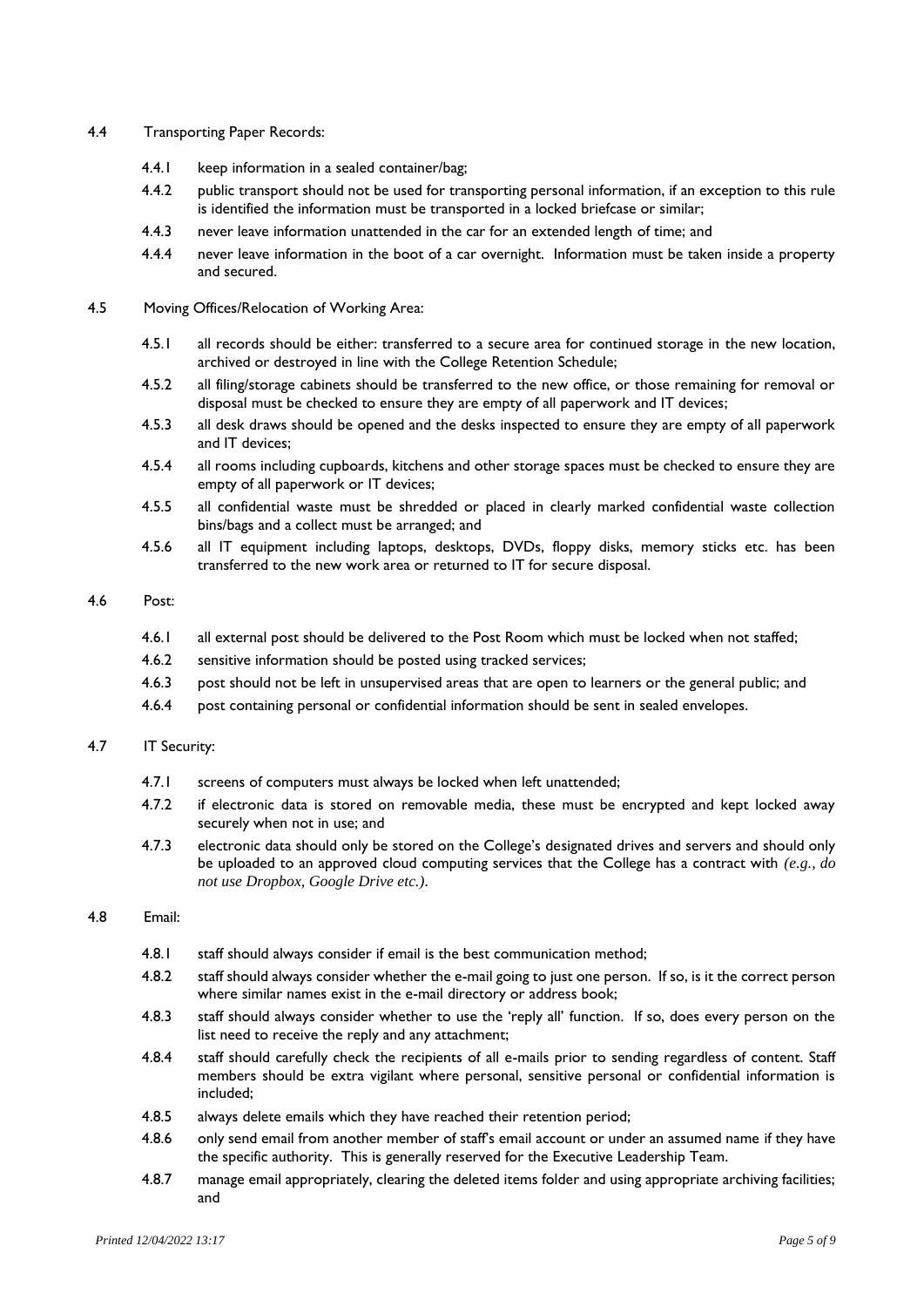- 4.8.8 use password protect the content of any email when sending sensitive/confidential/special categories of data.
- 4.9 Telephone:
	- 4.9.1 staff should generally not give any information about a learner, not even confirmation that an individual is a learner at the College, in response to any telephone enquiry, even if the query is from the parents unless they have taken steps to verify the caller such as asking for specific information, such as learner date of birth, course attending etc;
	- 4.9.2 wherever possible it is recommended that staff:
		- 4.9.2.1 take the name and telephone number of the person calling;
			- 4.9.2.2 ask the nature of the enquiry;
			- 4.9.2.3 tell the caller that you will pass on the enquiry or telephone them back;
			- 4.9.2.4 seek advice from their line manager or the Data Protection Officer; and
			- 4.9.2.5 enquiries about a learner's progress or attendance should be passed on to the Personal Development Tutor (PDT).

## 4.10 Marketing:

- 4.10.1 there are specific rules around sending advertising or marketing material which is directed to specific individuals. Routine service messages do not count as direct marketing, such as correspondence to provide information they need about the College *(e.g., information about College closures due to bad weather, safety announcements, changes to term dates etc.)*. General branding, logos or straplines in these messages do not count as marketing;
- 4.10.2 when sending specific marketing messages, staff should have obtained consent to send any emails, texts, picture messages, video messages, voicemails, direct messages via social media or any similar electronic messages; and
- 4.10.3 all uses personal data to directly target individuals for marketing purposes should be reviewed with the Data Protection Officer.

#### 4.11 Retention:

- 4.11.1 the College must ensure that personal data is kept no longer than is necessary;
- 4.11.2 records which have reached the end of their life *(whether held in electronic or paper format)* should generally be destroyed under confidential conditions. Once a document reaches its retention period it should be reviewed to ensure it does not need to be kept for longer as some records need to be kept for historical purposes and these will be transferred to a place of deposit by the Data Protection Officer. Any staff wishing to retain a record for longer than the specified retention period should contact the Data Protection Officer for advice and guidance;
- 4.11.3 a Document Retention Procedure has been produced and staff must review this policy and ensure records are kept in line with the timescales specified. Staff must ensure that once data has reached its retention period it is destroyed securely. All personal data held in paper form must be disposed of by shredding or in the shred bins provided on College premises; and
- 4.11.4 electronic media will be disposed of securely by the Network Services.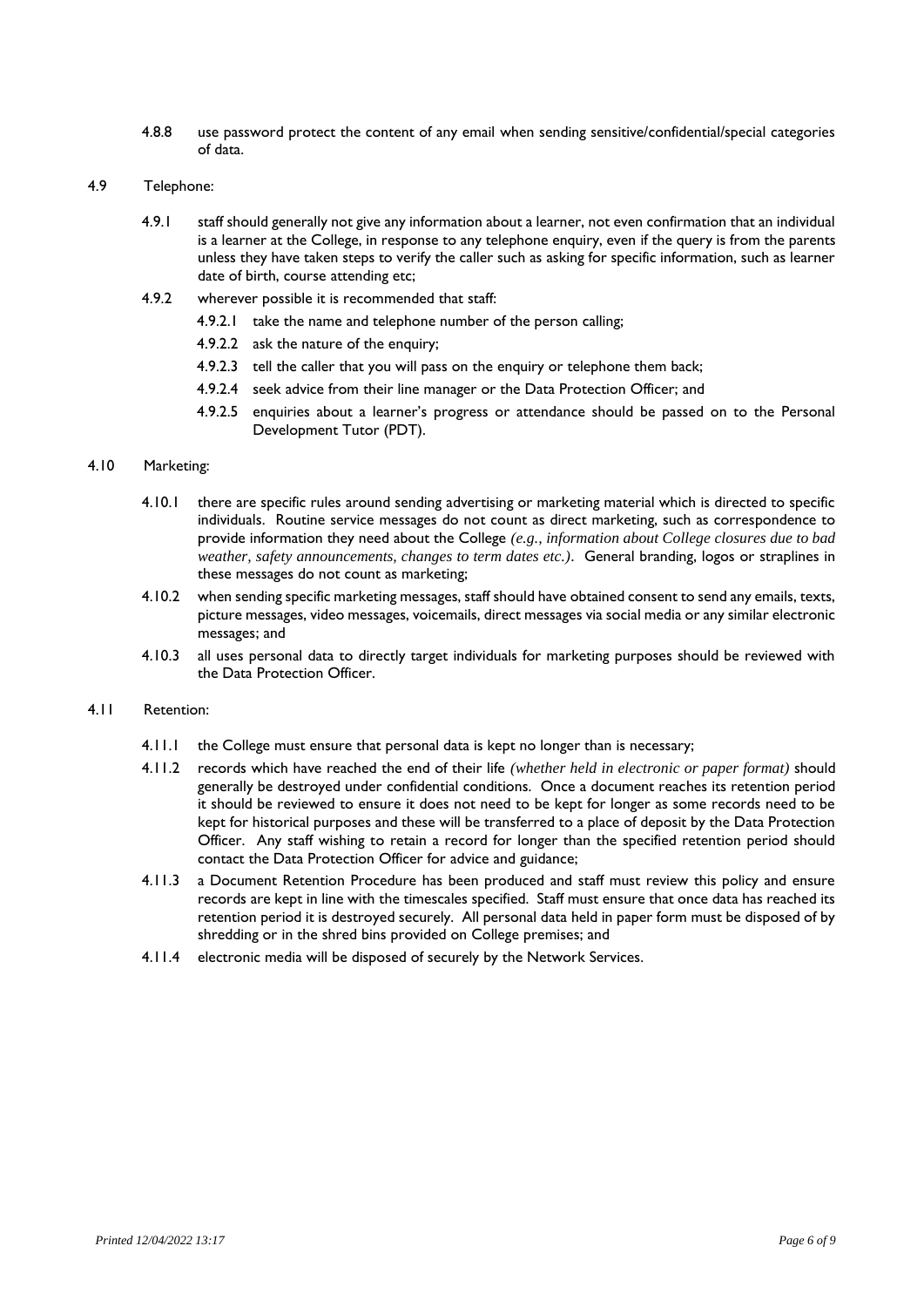## **5. Disclosing/Sharing Personal Data**

- 5.1 Data Sharing General Principles
	- 5.1.1 personal data must generally not be disclosed either orally or in writing, accidentally or otherwise to any unauthorised third party; and
	- 5.1.2 the College must ensure that individuals are informed if their data is to be shared with another organisation. Where sharing is to take place on a regular basis a data sharing agreement may be required. Data sharing agreements can be obtained from the Data Protection Officer.
- 5.2 Parents/Guardians/Carers
	- 5.2.1 learners are advised that it is College policy that staff may contact named parents/guardians of learners under the age of 18 at the start of the course to discuss academic progress, attendance and conduct. Learners who do not wish the College to make such contact may be granted an exemption by writing to the Principal at the commencement of their course;
	- 5.2.2 learner Administration will provide a list of such learners which will be circulated to faculty managers and appropriate College Team Leaders. If the learner has requested that the College does NOT contact their parents/guardians, then no information can be given;
	- 5.2.3 the learner will have indicated on the enrolment form the name of the parent/guardian with whom contact can be made. Learners can change these details on the system; and
	- 5.2.4 enquiries can be dealt with, generally by the Personal Development Tutor (PDT), but only with the person given by the learner using the contact details on the learner record.
- 5.3 Other Family Members, Friends etc
	- 5.3.1 staff should not respond to any enquiries from other family members or friends and should not even confirm that someone is a learner at the College. If the reason for the enquiry is stated to be an emergency, then the matter should be referred to the duty manager/member of the Senior leadership Team (SLT).
- 5.4 Potential Employers and Education Institutions *(Reference Requests)*
	- 5.4.1 these should be dealt with by the Personal Development Tutor (PDT). All reference requests and responses should be in writing. The learner is entitled to see copies of any reference written about them. Copies of all references should be kept in the learner file.
- 5.5 Government Agencies
	- 5.5.1 government agencies can include, but not be limited to, Social Services, Police, Benefits agencies, probation service, tax etc;
	- 5.5.2 the College is legally bound to provide information to various government agencies. All requests for information and all responses should be in writing. Copies of all requests should be kept, preferably in the learner file; and
	- 5.5.3 staff should seek advice from the Data Protection Officer when responding to any such requests.
- 5.6 Data Controllers
	- 5.6.1 a data controller is a third party which the College shares to process personal data and the third-party choses how to use this data; and
	- 5.6.2 a list of Data Controllers will be maintained by the Legal Advisor / Data Protection Officer.

## *For Example:*

*Where a learner is undertaking a work experience placement details about the learner are provided*  to the employer. The employer is themselves a Data Controller and is responsible for how it *handles this information and must do so in line with data protection law.*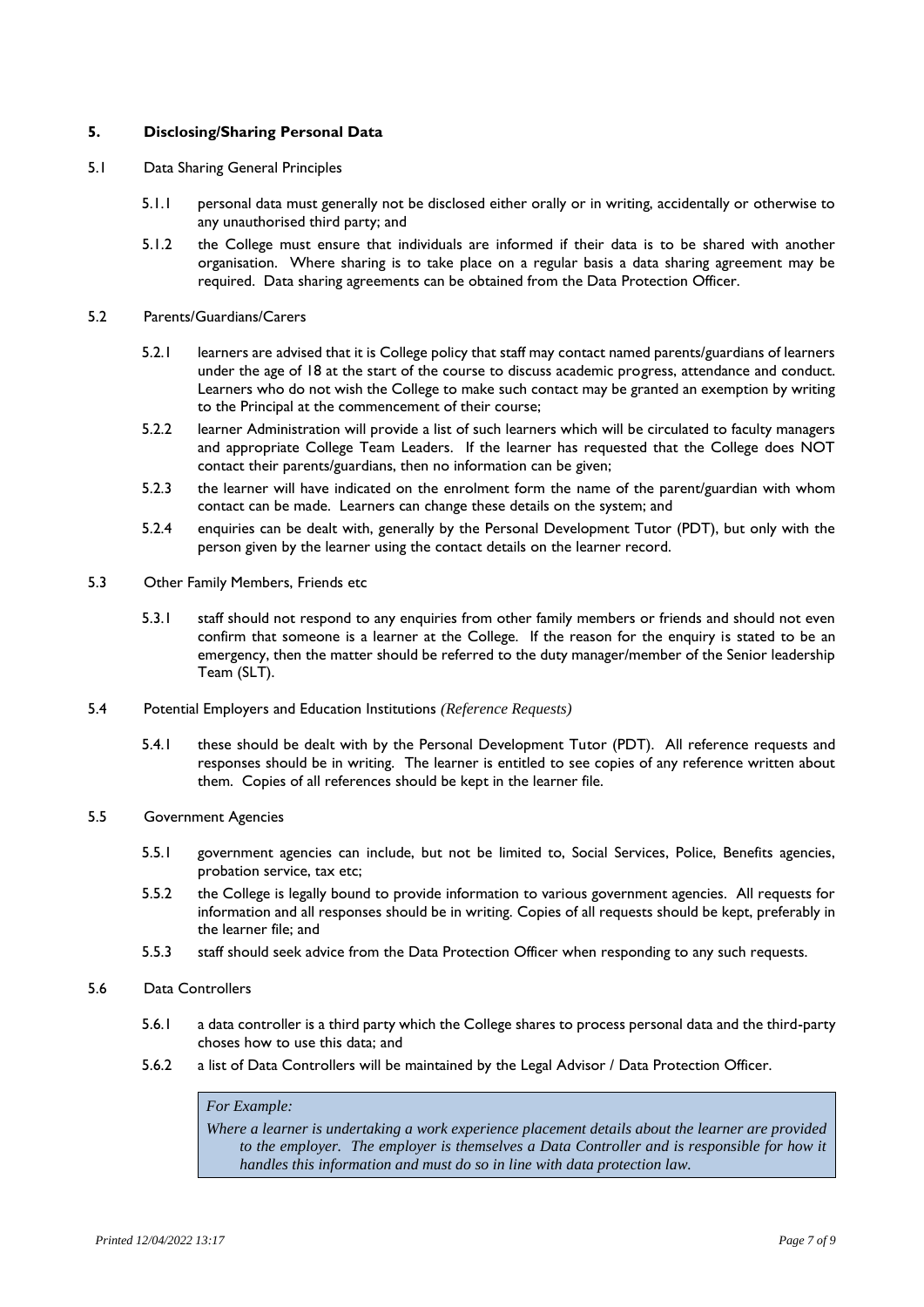## 5.7 Data Processors

- 5.7.1 a data processor is a third party which the College uses to process personal data. In every case where the College uses a data processor it will ensure it has a written contract in place. The contract is important so that both parties understand their responsibilities and liabilities. A list of contracts will be maintained by the Legal Advisor/Data Protection Officer.
- 5.7.2 the contract must include the following:
	- 5.7.2.1 subject matter and duration of the processing;
	- 5.7.2.2 nature and purpose of the processing;
	- 5.7.2.3 type of personal data and categories of data subject; and
	- 5.7.2.4 obligations and rights of the controller.
- 5.7.3 the contract will require that the processor must:
	- 5.7.3.1 only act on the written instructions of the organisation (unless required by law to act without such instructions).
	- 5.7.3.2 ensure that people processing the data are subject to a duty of confidence.
	- 5.7.3.3 take appropriate measures to ensure the security of processing.
	- 5.7.3.4 only engage a sub-processor with the prior consent of the data Society and a written contract.
	- 5.7.3.5 assist the organisation in providing subject access and allowing data subjects to exercise their rights.
	- 5.7.3.6 assist the organisation in meeting its obligations in relation to the security of processing, the notification of personal data breaches and data protection impact assessments.
	- 5.7.3.7 delete or return all personal data to the organisation as requested at the end of the contract.
	- 5.7.3.8 submit to audits and inspections, provide the organisation with whatever information it needs to ensure that they are both meeting their data protection obligations and tell the organisation immediately if it is asked to do something infringing the law.